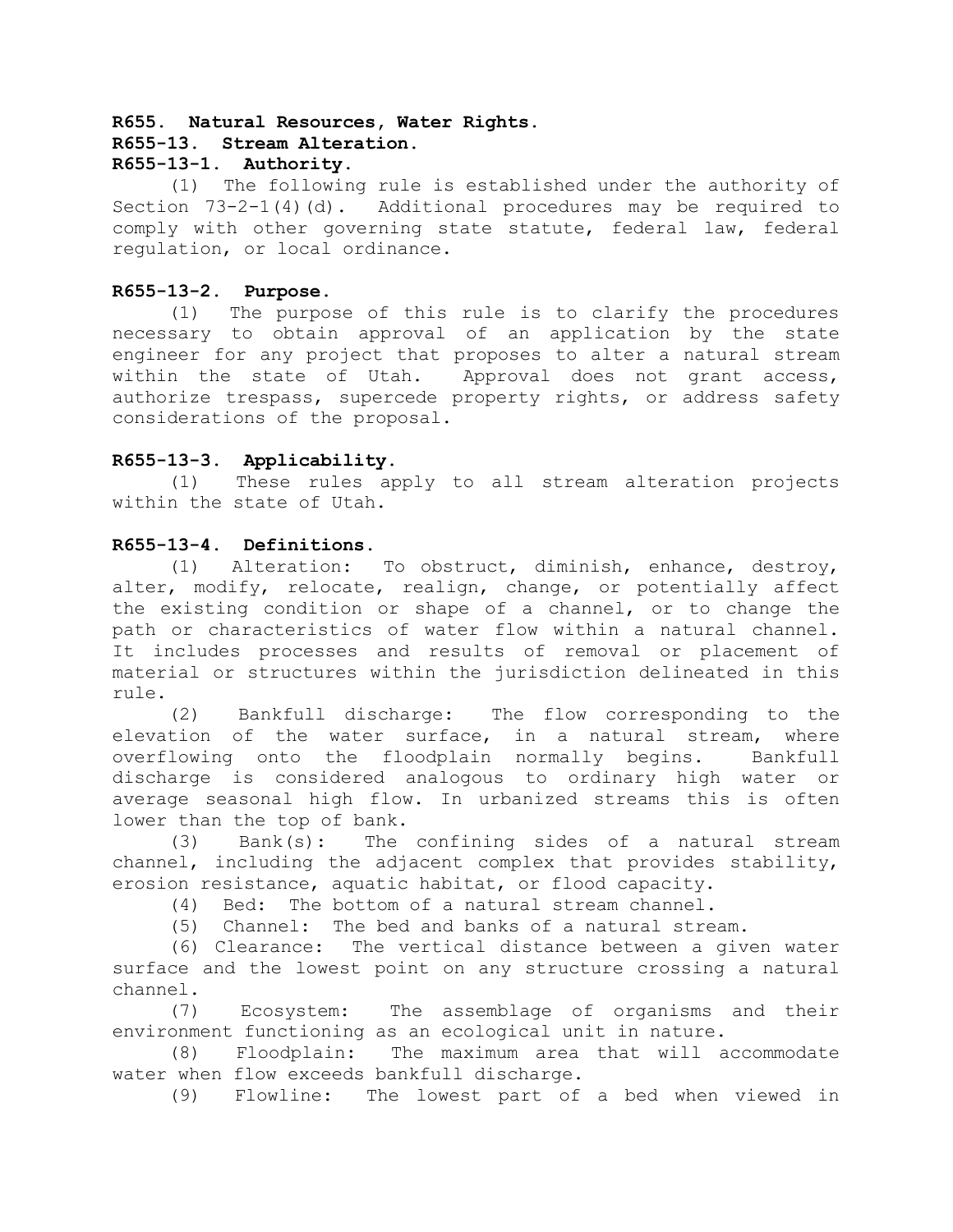### cross-section.

(10) Fluvial: 1: Of, relating to, or living in a stream or river. 2: Produced by stream action.

(11) Natural stream: Any waterway, along with its fluvial system, that receives sufficient water to sustain an ecosystem that distinguishes it from the surrounding upland environment.

(12) State Engineer: Director of the Division of Water Rights.

(13) Waterway: A topographic low that collects and conveys water.

# **R655-13-5. Jurisdiction.**

(1) The jurisdictional limit along a natural stream is two times the bankfull width from the bankfull edge of water in a direction perpendicular and horizontal to the flow and away from the channel up to a maximum of 30 feet on both sides of the channel.

### **R655-13-6. Application Requirements.**

(1) Blank application forms are available through the Division of Water Rights or on the Division of Water Rights website. In addition to the information requested on the application, any other information the state engineer determines is necessary to evaluate the proposal shall be submitted.

### **R655-13-7. Specific Stream Alteration Activities.**

(1) The following subsections address specific types of stream alteration activities and the nature of special information that shall be provided to the state engineer. These subsections are not intended to be comprehensive and other requirements may be imposed at the discretion of the state engineer. All requirements may be waived at the discretion of the state engineer.

(a) Applications that propose to install a utility (sewer, water, fiber-optic cable, etc.) beneath a natural stream will be subject to the following conditions and requirements:

(i) The top of the utility shall be a minimum of three (3) feet below the existing natural elevation of the bed. In some instances, a greater depth may be required if there is significant evidence of on-going erosion.

(ii) Where utility crossings occur on river bends or areas of significant on-going bank erosion, the utility shall be kept at an elevation below that of the bed of the stream, laterally away from the stream, to a distance where erosion will not expose the utility at a later date.

(b) Applications that propose to span natural streams by way of bridges or other structures will be subject to the following conditions and requirements: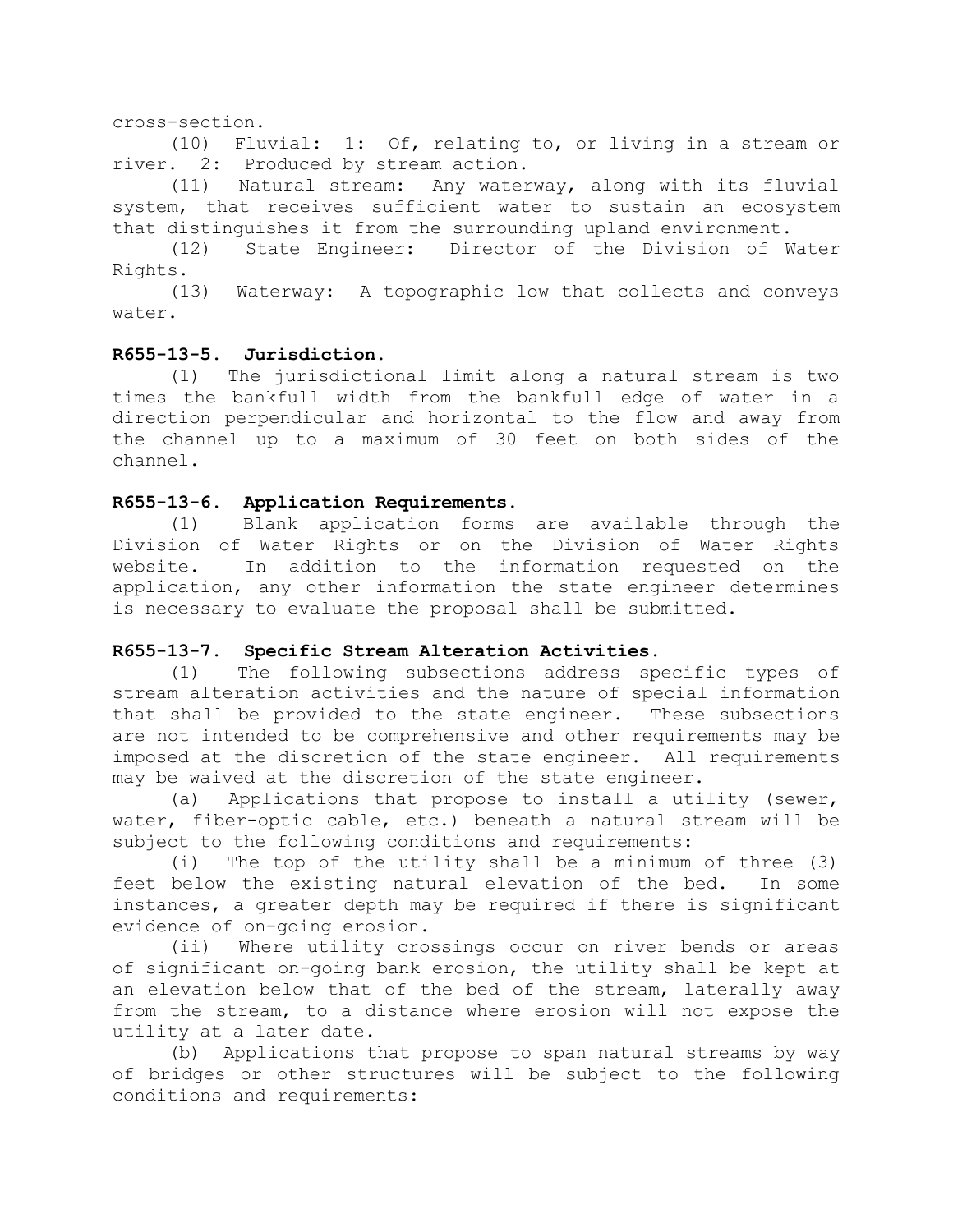(i) Clearance of the lowest part of the span shall be a minimum of three (3) feet above bankfull stage unless specifically exempted by the state engineer.

(c) Applications that propose installation of a culvert or other similar structure will be subject to the following conditions and requirements:

(i) The bottom of the culvert should contain natural bed material. This may require installing the culvert flowline below the bed of the channel or installation of an open bottom culvert.

(ii) Bedding and backfill placed around the culvert shall not be more free-draining than the adjacent bed and bank materials and shall be compacted to in-place densities at least as great as those of similar adjacent materials.

(iii) The culvert design should include energy dissipation structures or devices when necessary.

(d) Woody debris within the jurisdictional limits established in R655-13-5 may be removed without written authorization by the state engineer provided that removal can be accomplished by way of manual methods or through use of equipment located outside the channel.

(e) Applications that propose to relocate a natural stream channel will be considered if:

(i) the existing channel is degraded or impaired and relocating the channel will enhance the natural stream environment; or

(ii) the existing channel location represents a significant hazard to existing permanent structures, residential areas, transportation routes, or established utilities; and other bank stabilization methods can be shown to be inappropriate or infeasible for reducing or eliminating the hazard.

(iii) Detailed drawings of the new channel (plan, crosssection(s), and profile views) and vegetation plans for the channel and surrounding area accompany the application.

(iv) Monitoring and reporting plan for planted vegetation is submitted.

(f) Applications that propose to remove beaver dams will be considered if:

(i) the dam(s) interferes with the operation or maintenance or threaten the integrity of a bridge, culvert, an authorized manmade dam, or authorized water diversion works; or

(ii) the presence of the dam(s) causes or may reasonably be expected to cause flooding of pre-existing developed areas, buildings, transportation routes, or established utilities; or

(iii) the dam(s) exists in areas of highly erosive soil or recently authorized stream restoration activities; or

(iv) the presence of the dam(s) represents a detriment to fish management.